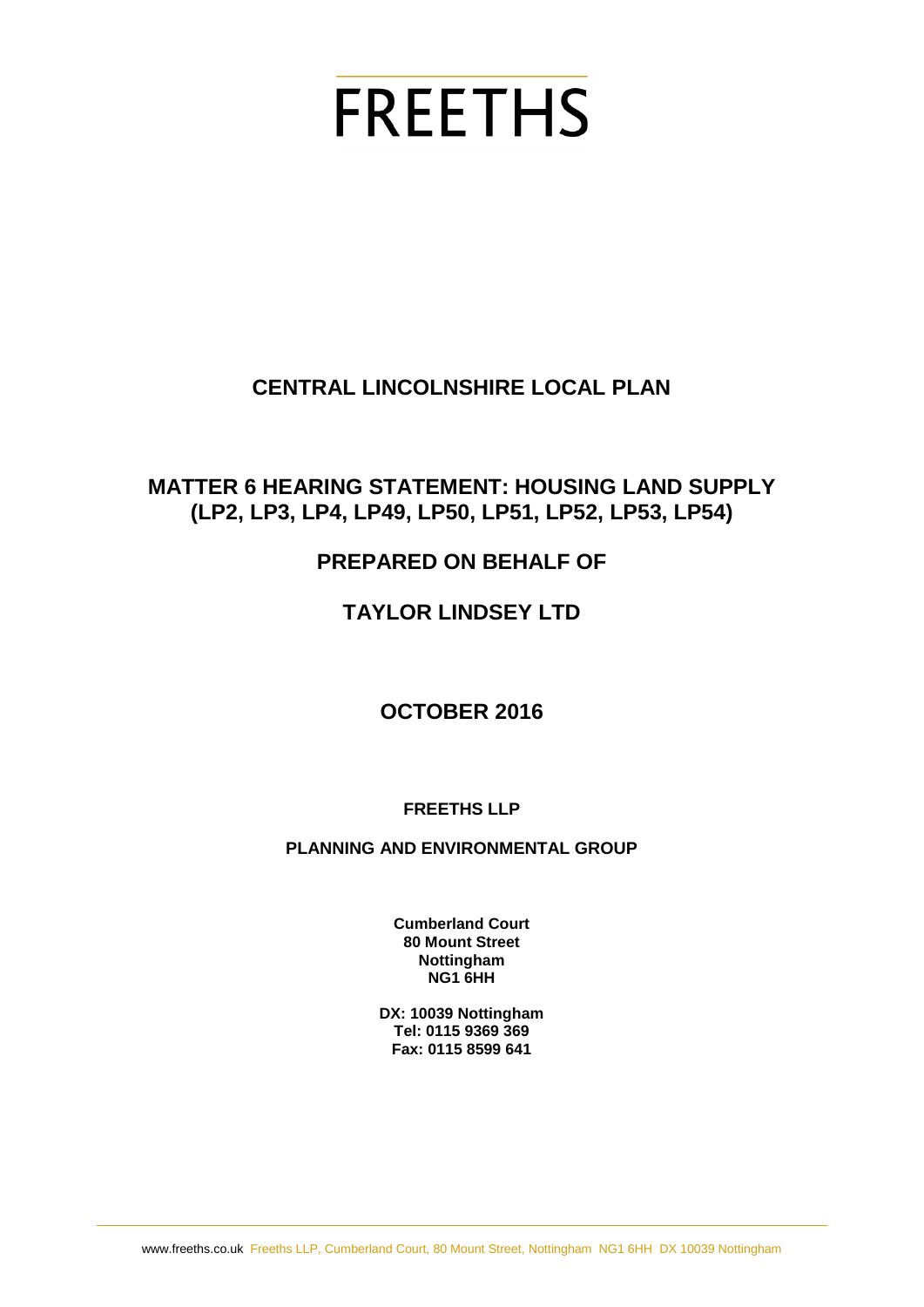#### **1. INTRODUCTION**

- 1.1. This Statement is prepared by Freeths LLP on behalf of our client Taylor Lindsey Ltd and is submitted as evidence as part of the Central Lincolnshire Local Plan Strategy examination. Taylor Lindsey Ltd is promoting a number of sites for development within the administrative area of Central Lincolnshire.
- 1.2. The issues covered by this Statement relate to Matter 6: Housing Land Supply of the 'Schedule of Matters, Issues & Question for Examination' dated 16/09/16 (updated 26/09/16) prepared by the Inspector and forming the basis of the Examination Hearings. This Statement responds specifically to questions 1, 2, 4, 5, 38, 39 and 41 identified by the Inspector.

#### **2. COMMENTS**

*Q1. Taking into account the reliance upon SUEs, is a flat trajectory realistic and appropriate? If not, what should it be? Should it be re-profiled so that the annual targets are lower earlier on in the plan period and higher later on?* 

2.1. As set out in the accompanying Hearing Statements, the plan relies heavily on a number of large scale major strategic sites / Sustainable Urban Extensions which will be particularly challenging such that deliverability is a major concern. Such large scale sites will require major infrastructure works to be undertaken and have a number of constraints such as flooding, transport and contaminated land that will need to be addressed. Such constraints will subsequently impact on delivery and could exacerbate issues relating to viability. In the context of deliverability there is, as a result, concern that a 5 year supply of housing (as required by paragraph 47 of the NPPF) cannot be demonstrated and that it is unlikely these sites will be delivered within the plan period as anticipated. Greater choice and flexibility is therefore required in terms of size and location to deliver the objectively assessed need (OAN).

*Q2. Taking into account the number of allocations in the Local Plan, and the strategic nature of the SUEs and their anticipated commencement, is this method the most appropriate? Alternatively, should the undersupply be spread over a longer period of time? (i.e. the 'Liverpool' approach)?*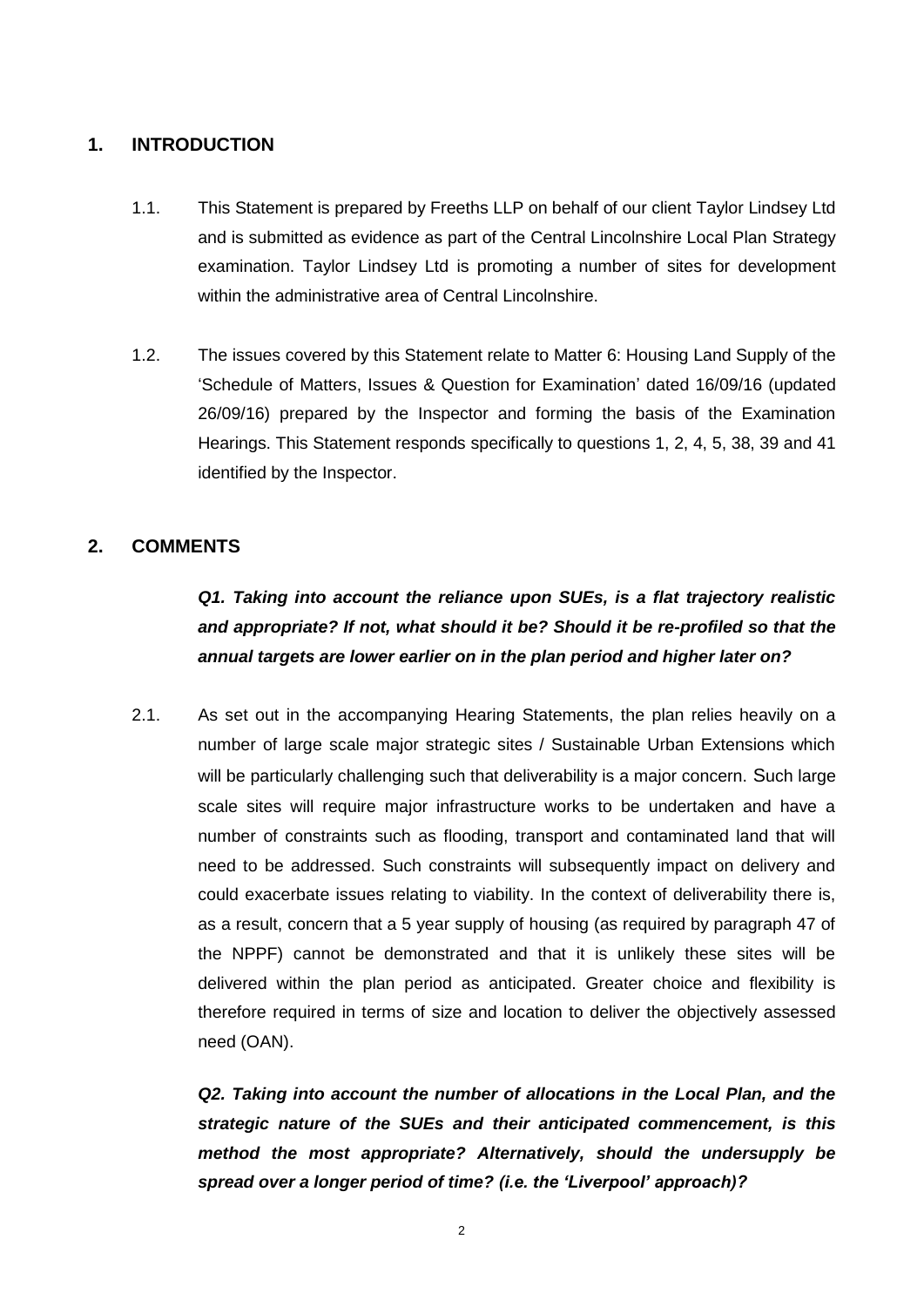2.2. In line with the Planning Practice Guidance, the Sedgefield approach is considered to be the most appropriate method to dealing with undersupply. Where this cannot be met in the first 5 years, LPAs will need to work with neighbouring authorities under the 'Duty to Cooperate'. An approach to the contrary such as the Liverpool methodology would fail to accord with national policy / guidance in this regard and result in a plan that is not positively prepared or justified.

*Q4. Is this approach justified and is it the most appropriate methodology to adopt in this scenario? Shouldn't the buffer be applied to the annual requirement after undersupply since the start of the Plan period has been added?* 

2.3. The 20% buffer is supported due to persistent under delivery. However, the Council's approach to application of the buffer is refuted. Applying the buffer to the requirement and shortfall is indeed standard practice in view of national policy's thrust to significantly boost housing supply and one that is accepted by many Inspectors. The Inspector of a recent appeal decision allowing residential development at Abbey Lane, Aslockton (ref: APP/P3040/A/14/2227522) in December 2015 considered this and at paragraph 28 of her report stated:

> *I note the 'Gresty Lane' appeal Decision by the Secretary of State in which he 'disagrees with the Inspector's approach of including the allowances for each year's backlog in the overall sum to which the buffer should be applied as he sees this as double counting.' However, there is evidence before me of other appeal Decisions since this Decision of the Secretary of State, including a Decision by the Secretary of State, where the buffer has been applied to both the requirement and the shortfall. Furthermore, I consider that the shortfall in this case can reasonably be considered to form part of the housing requirement. Indeed, I note that paragraph 47 of The Framework indicates that the purpose of a 20% buffer is to provide a realistic prospect of achieving the planned supply and to ensure choice and competition in the market for land. I therefore consider it wholly appropriate to apply the buffer to the total requirement, which would include the shortfall.*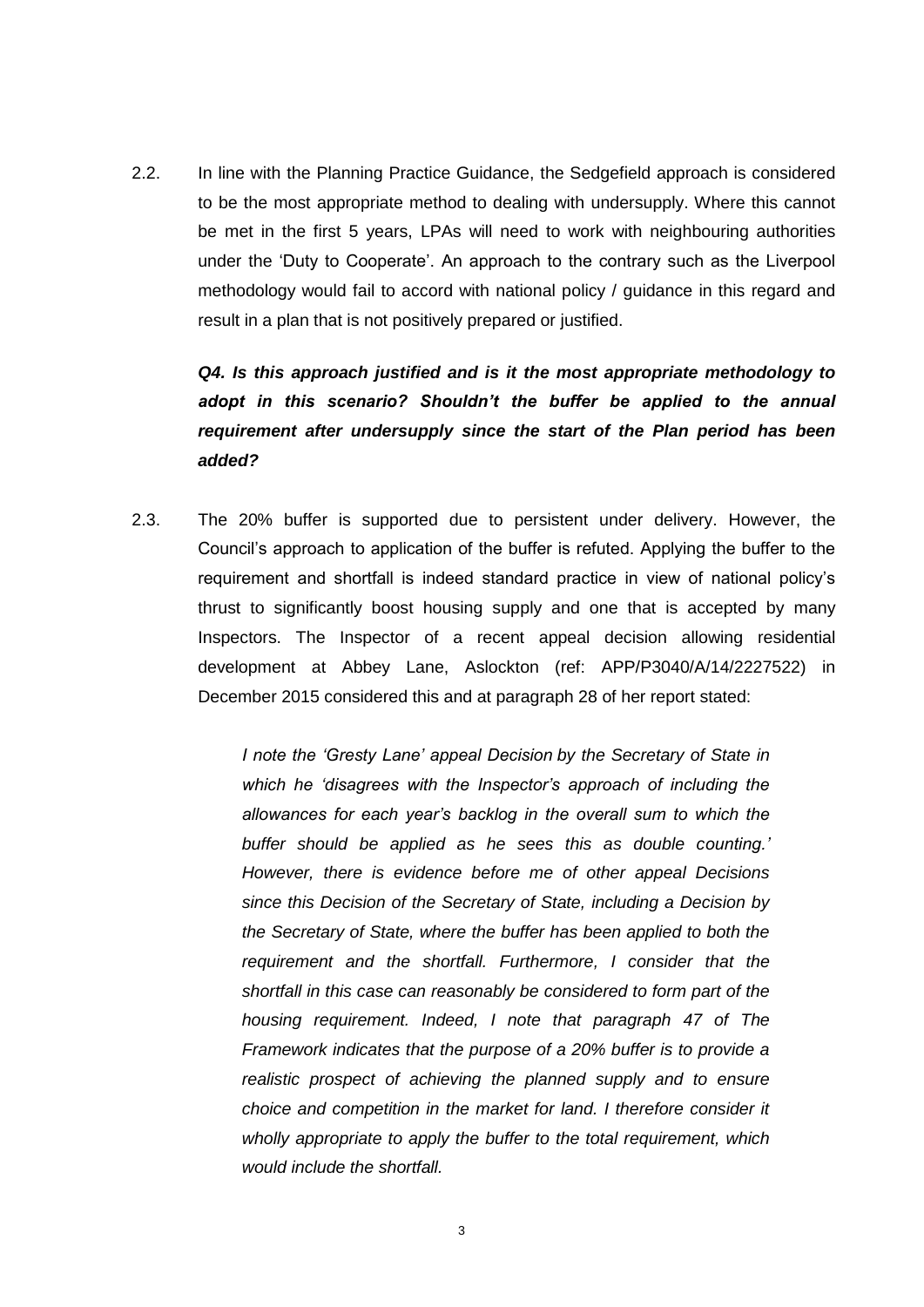2.4. The above approach is also advocated by Local Plans Expert Group (LPEG) who state in their report (Report to the Communities Secretary and to the Minister of Housing and Planning (March 2016) noted at paragraph 2.16) that the backlog has only occurred because an area has not met its housing requirement and the buffer should thus be applied to this backlog to ensure there is sufficient headroom to ensure the backlog is met.

*Q5. What would the five-year housing land requirement be, for both the 'Sedgefield' and 'Liverpool' methodologies, if the 20% buffer was applied to the average annual requirement and accounted for any undersupply? What would be the five year supply if a 5% buffer was applied?* 

2.5. Utilising the correct approach to application of the 20% buffer and ensuring that the backlog is dealt with in the first 5 years of the plan period as required by national policy / guidance (Sedgefield methodology), the Council would not be in a position to demonstrate a 5 year supply of housing land (4.77 years), such that additional sites are required.

*Q38. Having regard to the answers provided to the questions above, is the trajectory on page 109 of the Local Plan justified and will there likely to be a five-year supply of deliverable housing sites on adoption of the plan?*

2.6. No, for the reasons set out above concerning deliverability.

*Q39. Is there likely to be a sufficient supply of housing land throughout the lifetime of the plan?* 

2.7. No, for the reasons set out above concerning deliverability.

*Q41. What is the justification for identifying broad locations for future growth? What are the locations based on and how have they been determined? Are the locations justified, and are the criteria to trigger their development clear, reasonable and justified?* 

2.8. LP54 provides a degree of contingency; Part A identifies the remaining capacity of SUE sites expected to be completed after 2036 and Part B identifies two broad locations (Gainsborough and Sleaford) for future growth should monitoring data